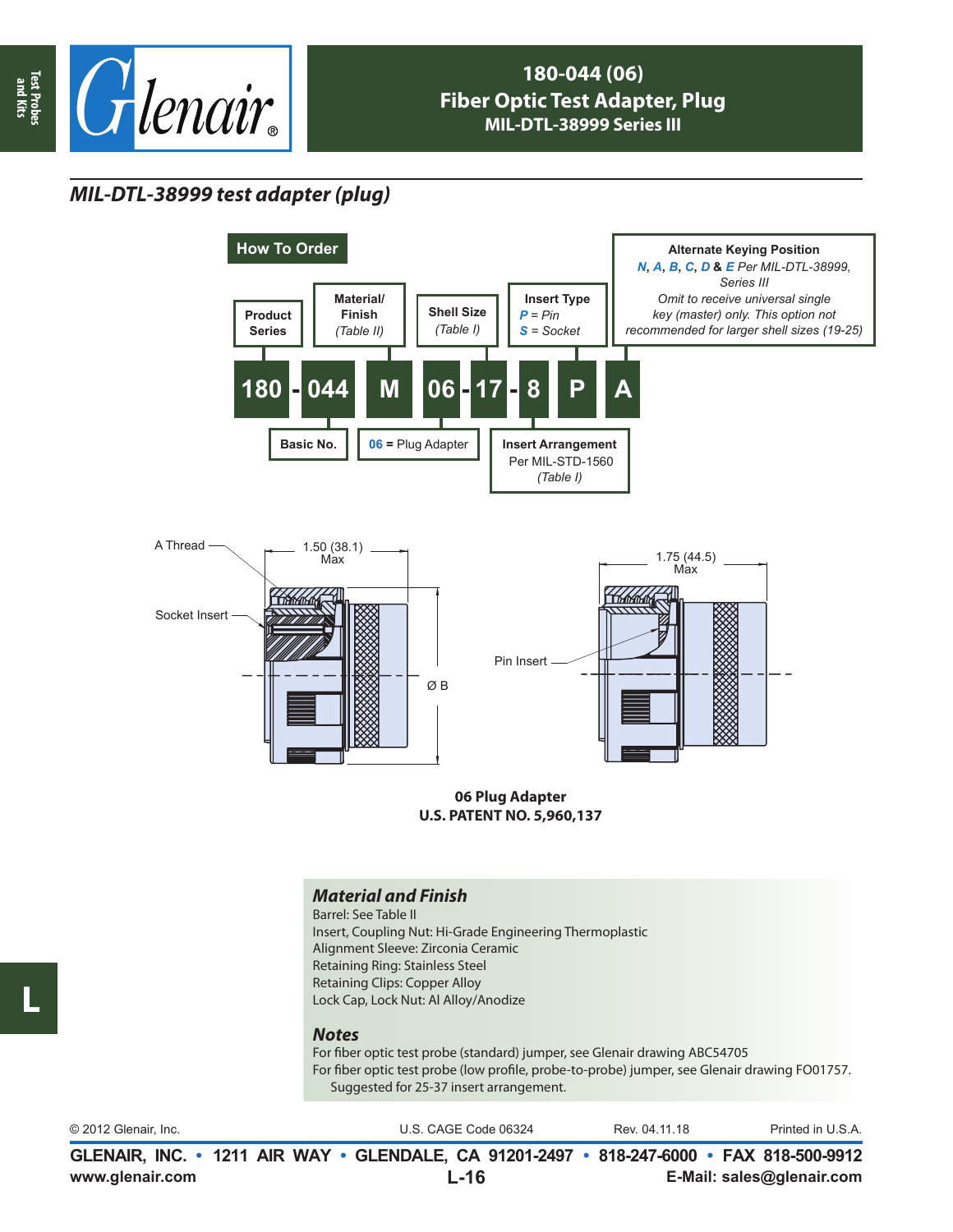## **180-044 (06) Fiber Optic Test Adapter, Plug MIL-DTL-38999 Series III**



|                             | <b>Table I: Shell Size and Insert Arrangements</b> |                                               |                            |                  |  |  |
|-----------------------------|----------------------------------------------------|-----------------------------------------------|----------------------------|------------------|--|--|
| <b>Shell</b><br><b>Size</b> | <b>Shell</b><br><b>Size</b><br>Code (Ref)          | <b>Shell Size &amp; Insert</b><br>Arrangement | A Thread<br>0.1P-0.3L-TS-2 | ØB<br><b>Max</b> |  |  |
| 11                          | B                                                  | $11 - 2$                                      | .750 (19.1)                | .984(25.0)       |  |  |
| 13                          | C                                                  | $13 - 4$                                      | .875(22.2)                 | 1.157(29.4)      |  |  |
| 15                          | D                                                  | $15 - 5$                                      | 1.000(25.4)                | 1.279(32.5)      |  |  |
| 15                          | D                                                  | $15-97$                                       | 1.000(25.4)                | 1.279(32.5)      |  |  |
| 17                          | E                                                  | $17-8$                                        | 1.187(30.1)                | 1.406 (35.7)     |  |  |
| 19                          | F                                                  | $19-11$                                       | 1.250(31.8)                | 1.516(38.5)      |  |  |
| 21                          | G                                                  | $21 - 16$                                     | 1.375 (34.9)               | 1.642(41.7)      |  |  |
| 23                          | н                                                  | $23 - 21$                                     | 1.500(38.1)                | 1.768 (44.9)     |  |  |
| 23                          | н                                                  | 23-99                                         | 1.500 (38.1)               | 1.768 (44.9)     |  |  |
| 25                          | J                                                  | $25 - 20$                                     | 1.625(41.3)                | 1.889(48.0)      |  |  |
| 25                          |                                                    | $25 - 29$                                     | 1.625(41.3)                | 1.889(48.0)      |  |  |
| 25                          |                                                    | $25 - 37$                                     | 1.625(41.3)                | 1.889(48.0)      |  |  |
| 25                          |                                                    | $25 - 43$                                     | 1.625(41.3)                | 1.889 (48.0)     |  |  |

| <b>Table II: Material and Finish</b> |                 |                    |  |  |
|--------------------------------------|-----------------|--------------------|--|--|
| Code                                 | <b>Material</b> | Finish             |  |  |
| м                                    | Aluminum Alloy  | Electroless Nickel |  |  |
| <b>NF</b>                            |                 | Cadmium/Olive Drab |  |  |

© 2012 Glenair, Inc. U.S. CAGE Code 06324 Printed in U.S.A.

Rev. 04.11.18

**www.glenair.com E-Mail: sales@glenair.com GLENAIR, INC. • 1211 AIR WAY • GLENDALE, CA 91201-2497 • 818-247-6000 • FAX 818-500-9912 L-17**